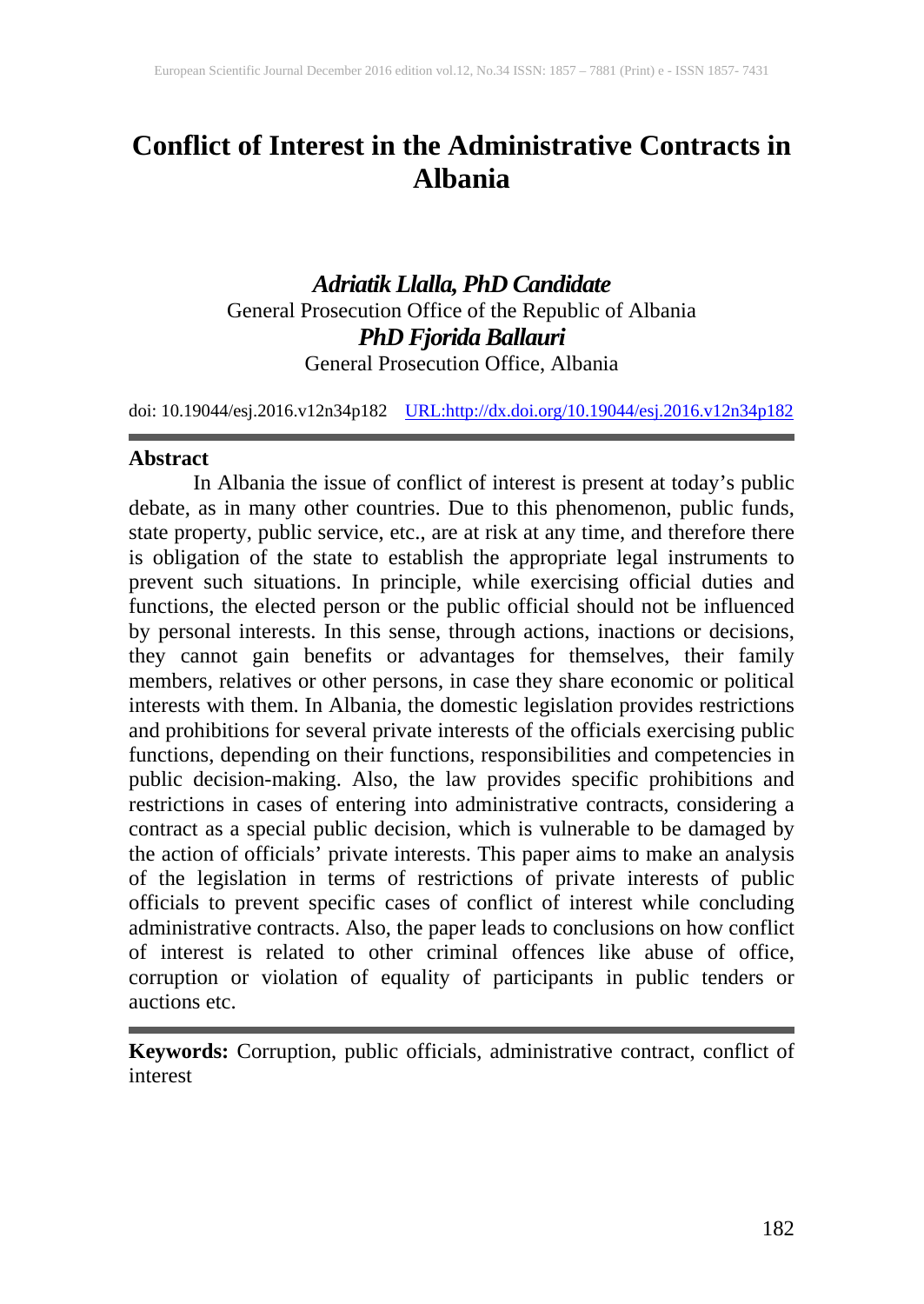# **Introduction**

Conflict of interest has become one of the most discussed issues in<br>our everyday public debate, but also beyond. This is because the conflict of our everyday public debate, but also beyond. This is because the conflict of interest is directly linked to the life and welfare of the citizens, since due to this phenomenon, public service, public funds, state property etc., are at risk at any time. These areas are currently at higher risk of being affected by conflict of interest, corruption, abuse of office etc. It is already known that conflict between private interests and public official's functions can lead to corruption, if not managed properly. In a country with solid democracy, citizens should recognize and have proper transparency regarding the fact that where their contributions go through paid taxes, or how public funds are used, while businesses are also interested to this process, considered not only as indirect beneficiaries of public funds, as well as beneficiaries in conducting the process of redistribution. In this process, the state must ensure that public officials do not allow their private interests to influence their decisions. Failure to do so would weaken and violate the trust of citizens and public institutions.

In principle, all activities of public officials should be guided by some basic elements such as legality, protection of public interests and the rights of privacy of the person, equality, justice and impartiality, internal control, efficiency, etc., regulated mostly by the Code of Administrative Procedures and specific laws.

In 1998, Albania made a comprehensive integrated approach within the domestic legislation, focusing on the adoption of legislation and implementation of relevant laws with an active participation in international anti-corruption initiatives and the implementation of an anti-corruption strategy, through action plans to prevent and combat corruption monitored by specialized structures that were set up for this purpose.

After the signing the Stabilization and Association Agreement (SAA) on 12 June 2006, the approximation of legislation with the acquis communautaire and its application, constituted a very complex and very demanding process. It required that Albania will not only set up its regulatory framework according to these requirements, but it will also reassure the administrative structures and other conditions necessary for the implementation of the acquis.

The priorities of the Albanian institutions and ongoing requirements of various international organizations to strengthen the fight against the phenomenon of corruption in public administration, have been identified the end of 2004, and later was adopted a legislative package to the Penal Code and the Code of Criminal Procedure. These changes mainly affect the phenomenon of corruption in terms of defining more clearly the offense, as well as in terms of defining the tools and special methods of investigation,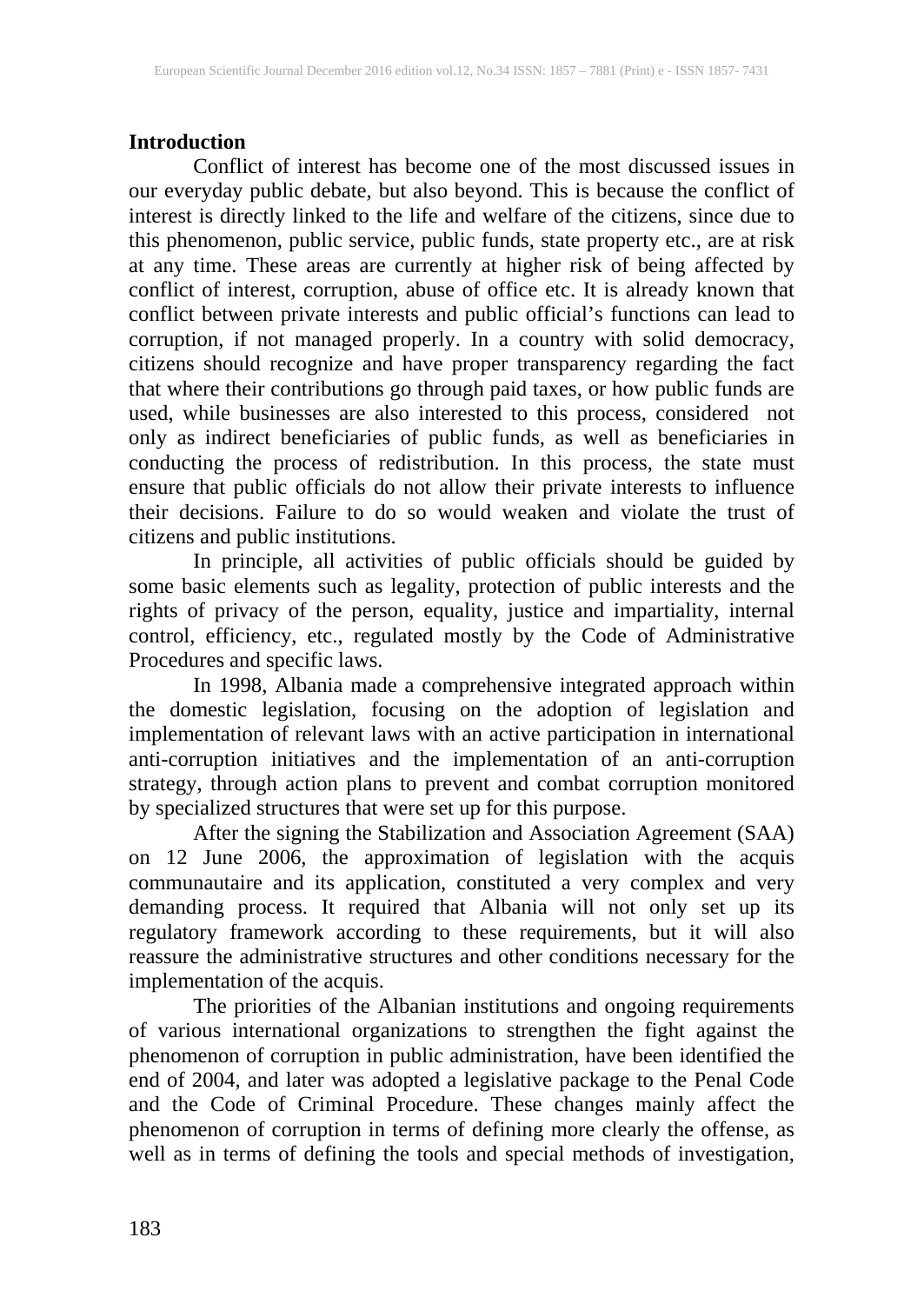supporting the collection of evidence and reaching conclusions of this offense.

Part of this package was the adoption of the law no.9049, dated 04.10.2003 "On the declaration and audit of assets, financial obligations of elected and certain public officials" and the Law 9367, dated 07.04.2005 "On preventing conflicts of interest in the exercise of public functions", as a new anti-corruption instrument in Albania.

# **Concept of conflict of interest in the Albanian legislation**

In Albanian legislation, conflict of interest is defined by law, according to the same definition provided by the standard document recommended by the OECD<sup>[3](#page--1-0)</sup>. The definition contains a general concept of conflict of interest and is divided into several sub-definitions of actual conflicts of interest, apparent and potential conflict of interest. These three types of conflicts of interest differ in relation to the effects of interest in decision-making.

Albanian law governing conflicts of interest, nr.9367, dated 07.04.2005 "On the prevention of conflict of interest in the exercise of public functions" as amended, in its Article 3.1 provides the following definition:

"*Conflict of interest" is a situation of conflict between the public duty and the private interests of an official, in which he has direct or indirect private interests that affect, might affect or seem to affect in an incorrect way the performance of his public responsibilities and duties"*.

Meanwhile, according to various authors in this field $4$ , the concept of conflict of interest does not refer to the actual violations, but more to the risk to be involved in violations of the law.

In exercising public functions, an officer may face different issues of conflict of interest, in the form of a) "Continuing conflict of interest" or what we call "inconsistent" with the public function and b) "Conflict of interest, considered case by case", which is related to a particular decision-making of the official<sup>[5](#page-2-1)</sup>.

The Albanian law on prevention of conflict of interest has foreseen several prohibitions of private interest of the public officials. Such restrictions are made to guarantee an impartial and transparent decisionmaking in the best possible interest of the public and of its trust in public

<span id="page-2-0"></span>

 $3$  OECD guidelines for managing conflict of interest in the public service, June 2003  $4$  Bruno W. Speck, Conflict of Interest: Concepts, Rules and Practices regarding Legislators in Latin America,<br>The Latin Americanist, Volume 49, Issue 2, 2008, f. 67

<span id="page-2-2"></span><span id="page-2-1"></span> $5$  Article 3 "Definitions" of the Law no.9367, dated 7.4.2005, as amended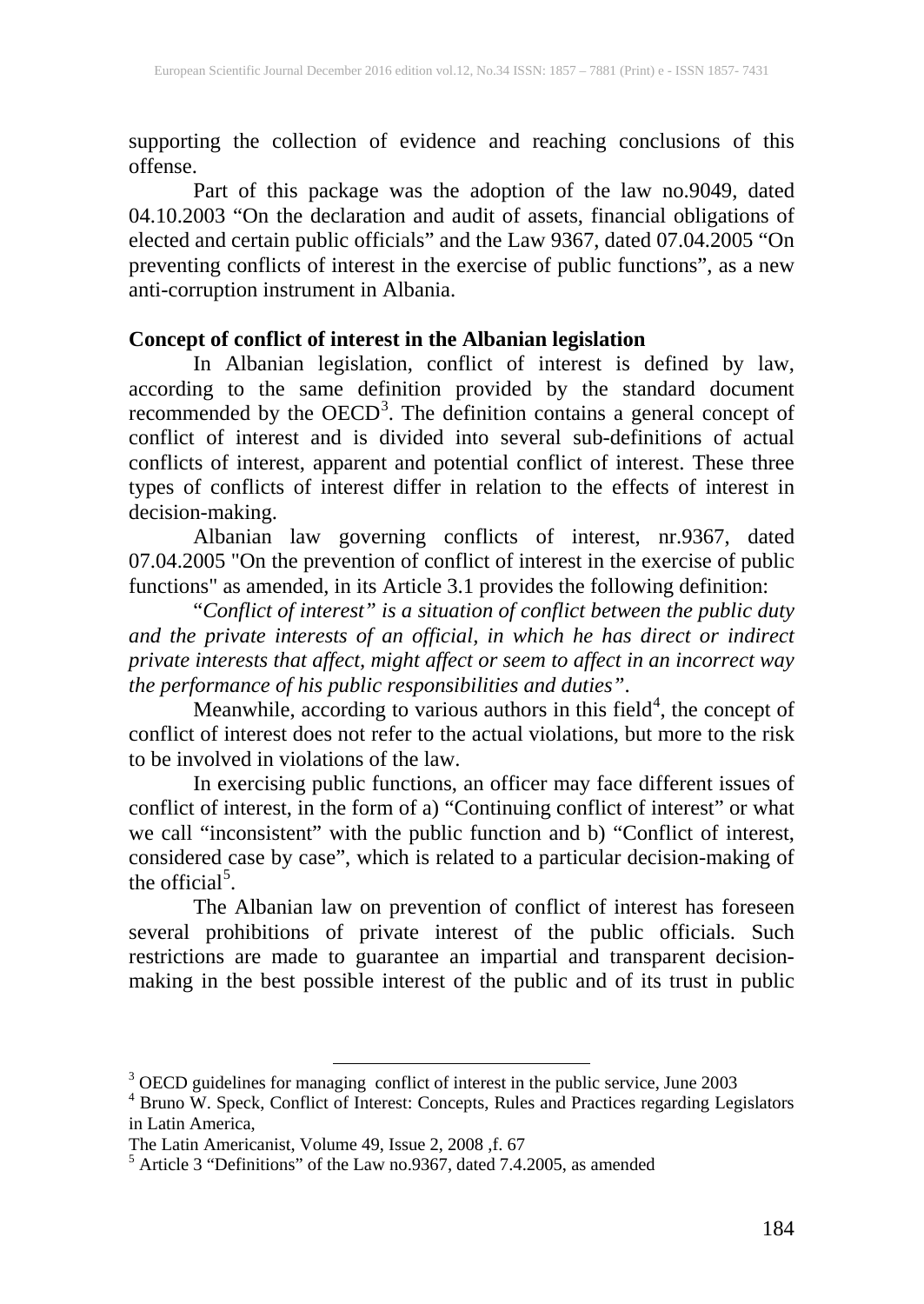institutions through preventing conflicts between public interests and private ones [6](#page-2-2) .

Depending on the public position and the role in certain decisionmaking processes, the levels of limitations for the official's private interests are also defined by law. These limitations are potentially associated with the risk that these positions carry for illegal benefits or abuse of power.

The law nr.9367, dated 7.4.2005 **"On the prevention of conflicts of interest in the exercise of public functions**", as amended, defines the private interest that can be considered a cause for the situation in a conflict of interest<sup>[7](#page-3-0)</sup>, these are as follows:

a) property rights and obligations of any kind;

b) every other juridical civil relationship;

c) gifts, promises, favors, preferential treatment;

ç) possible negotiations for employment in the future by the official during the exercise of his function or negotiations for any other kind of form of relationships with a private interest for the official after leaving the duty performed by him during the exercise of duty;

d) engagements in private activity for the purpose of profit or any kind of activity incurring income, as well as engagements in profit-making and nonprofit organizations, syndicates or professional, political or state organizations and every other organization;

dh) relationships:

i) family or living together;

ii) the community;

iii) ethnic;

iv) religious;

v) recognized [relationships] of friendship or enmity;

e) prior engagements from which the interests mentioned in the above letters of this article have arisen or arise.

In Chapter III, Section 1 of the Law no.9367, dated 7.4.2005 as amended, are provided a range of limitations of the official's private interests to prevent conflict of interest in specific cases.

These restrictions are concentrated in three main directions:

• **Prohibition of entering into contracts**

• **Prohibitions on receiving income because of a particular function**

• **Prohibition of receiving gifts, favors, promises or preferential treatment**

<span id="page-3-1"></span>Given the importance on preventing the conflict of interest, in the legislation is provided a set of prohibitions of entering into contracts with a

<span id="page-3-0"></span>

<sup>&</sup>lt;sup>6</sup> Article 1 "Purpose" of the Law no.9367, dated 7.4.2005, as amended  $\frac{7}{7}$  Article 5 of the Law no.9367, dated 7.4.2005, as amended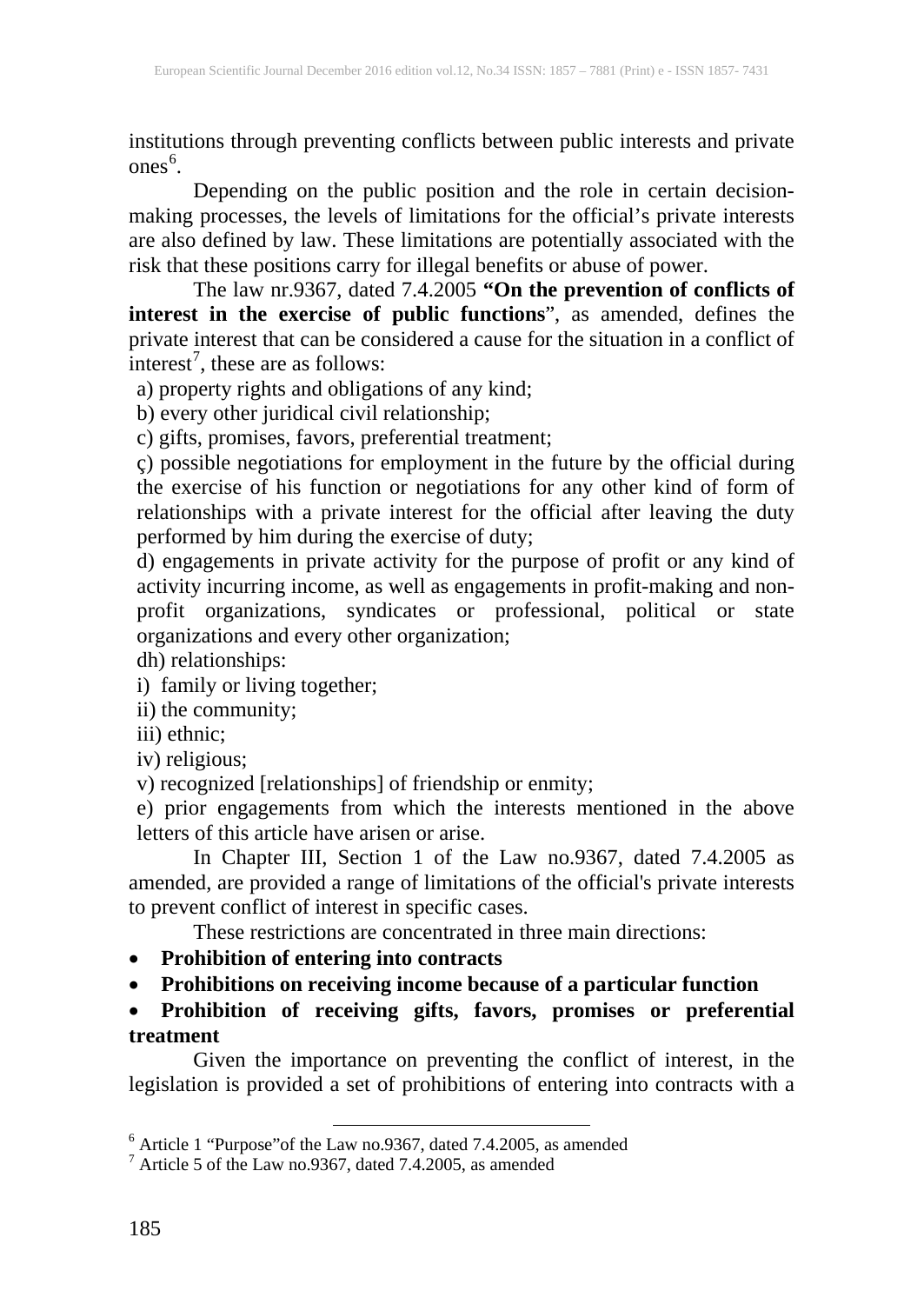public institution for a category of officials. Irrespective of the three main prohibitions above, this article is specifically focused on the prohibitions for public officials entering into contacts. The law on prevention of conflict of interest has devoted a special section for prevention of conflict of interest when entering in contracts (Article 21), considering a contract as a specific public decision, which, because of the importance and values of public property, is at risk to be damaged by the action of the private interests of the officials involved in this decision.

There are specific prohibitions on certain categories of officials, despite their role in entering into contracts with a public institution (points 1, 2 and 6) and other prohibitions dependent on the role of the officer in decision making for these contracts (point 3).

Specifically point 1 of Article 21 of the law on conflict of interest specifies that:

*"No individual, when he is equated with an official holding one of the functions defined in Chapter III, Section 2 of this law, judges and prosecutors at the first instance and appeal courts, and no commercial company, partnership or simple partnership, where this official possesses, actively or passively, shares parts of capital, at whatever amount, and cannot enter into a contract or sub-contract with any public institution".*

Under the law are applied prohibitions for officials of middle management level only to the conclusion of contracts in the territory and jurisdiction of the institution, where the official works<sup>[8](#page-3-1)</sup>. This prohibition is applied even if the party in the contract is a subordinate institution.

For the purposes of Article 21 paragraph 1 and 2, the limitation is applied only when the officer in relation to a public institution appears as an individual, natural commercial person, free professions or when as a party appears a legal entity in the form of a commercial organization when he has interests, such as shares or capital.

## **Categories of officials having restrictions to enter into administrative contracts with public institutions**

Law no. 9367, dated 7.4.2005, as amended, explicitly defines who will be the officials with whom one is absolutely prohibited to benefit from contracts with a public party. Categories included in the ban are:

The President of the Republic;

 $8$  Article 21, point 1 paragraph 2, of the law no.9367, dated 7.4.2005, as amended

<span id="page-4-0"></span><sup>&</sup>quot;With regard to officials of medium management level provided for in Article 31 and the officials provided for in Article 32, Chapter III, Section 2, of this Law, the prohibition in accordance with the first paragraph of this point shall apply only in terms of entering into contracts within the territory and jurisdiction of the institution where the official works. This prohibition shall apply even where a subordinate institution is a party".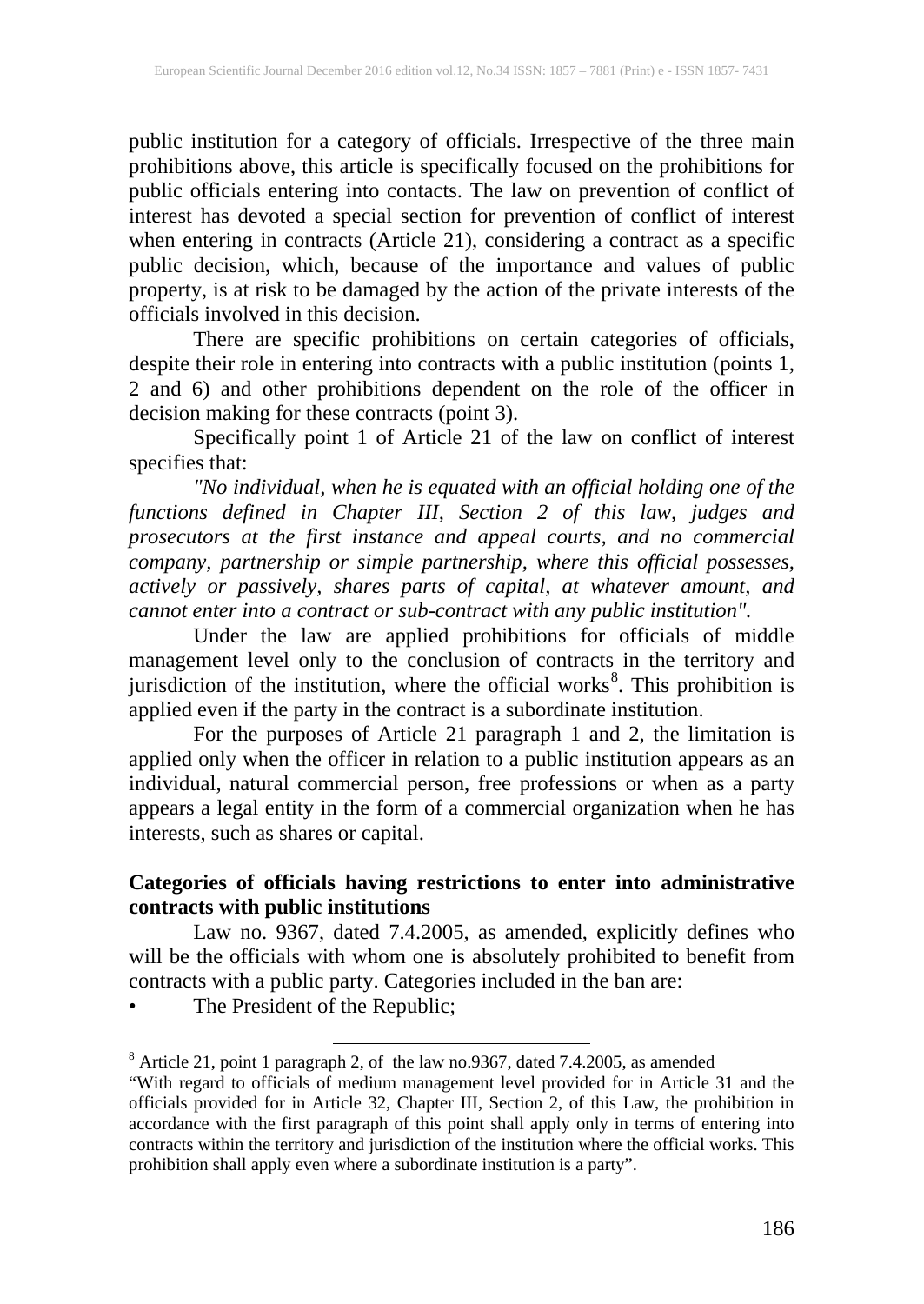The Prime Minister, the Deputy Prime Minister, ministers and deputy ministers;

The members of Parliament:

• The Judges of the Constitutional Court of the Supreme Court; the members of the High Council of Justice (HCJ), the Attorney General, the Chief of the Supreme Audit Institution (SAI),

The members of the Central Election Commission (CEC), the Ombudsman, the Inspector General of the High Inspectorate of Declaration and Audit of Assets and Conflict of interest (HIDAACI);

The members of regulatory bodies (Supervisory Council of the Bank of Albania, including the Governor and Deputy Governor, competition, telecommunications, energy, water supply, insurance, securities, media);

• The General Secretaries, heads of departments, general directors and employees of mid-level managers of central institutions, as well as any other officer in every public institution, which is at least equivalent to the position of these officials,

• Judges and prosecutors at the court of first instance and of the appeal,

• Civil middle management level, but only to contracts concluded in the territory and their jurisdiction.

The paragraph 2 of Article 21 of Law 9367, dated 07.04.2005, as amended, foresees the prohibition of entering into contracts with a public party in local government. The law in this case has restricted this prohibition to exercise the jurisdiction and powers of the elected officers.

Specifically in Article 21 paragraph 2 of this law stipulates that:

*"When the official is the mayor or deputy mayor of the municipality or county council, the relevant board member or official of the senior management level of a unit of local government, according to the interpretation of this term in the relevant laws, prohibition in paragraph 1 of this article, because of the private interests of the official defined at this point, applies only to the conclusion of contracts, where appropriate, with the municipality, the municipality or county council, where the official functions. This prohibition applies where a party to the contract is a public institution, depending on the unit ".* 

So in this case, the restriction is applied only to contracts made by the municipality and their subordinate institutions, on the one hand and officials determine at this point, just that these officials have an interest in the kind covered in point 1, explained above. This means that local officials are not ruling out the possibility of entering into contracts with any other public institution (central or local), excluding local institution where they perform the function.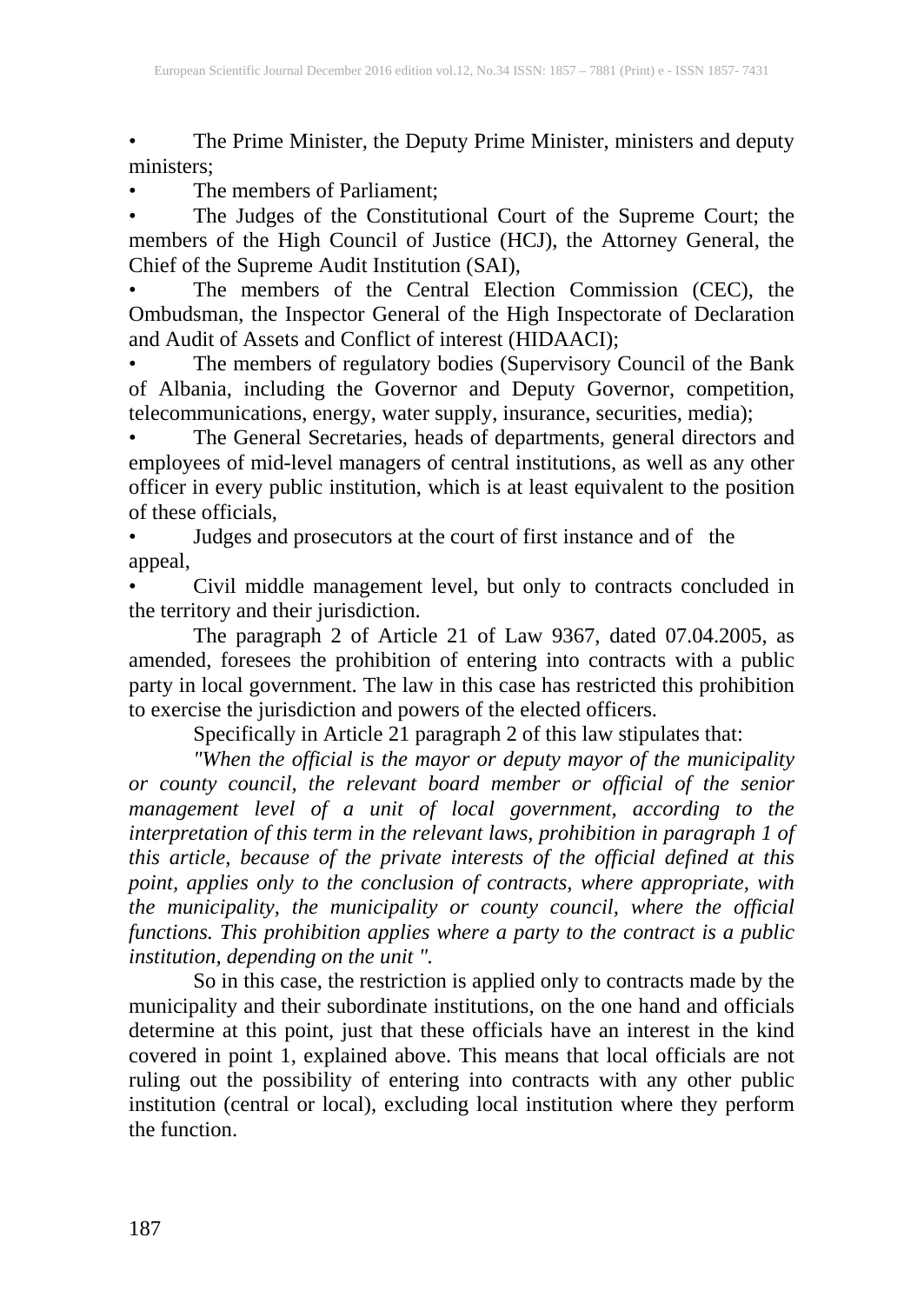The prohibitions set forth in Article 21 paragraph 1 of the Law no. 9367, dated 07.04.2005, as amended, are applied in the same measure, even to persons related to the aforementioned officials<sup>[9](#page-4-0)</sup>. According to the concept of Albanian law on prevention of conflict of interest, the circle of people connected with the officer consists of the spouse, cohabitant, adult children and parents of the official and those of the spouse and cohabitant.

## **Types of prohibited contracts**

For the above categories of officials absolute prohibition includes, as a rule, all types of contracts: public procurement of construction, goods or services, sale, exchange, lease, donation, delivery, enterprise, transportation and any other contract which is not excluded by paragraph 4 of Article 21 of the law on the prevention of conflict of interests.

The law has provided exceptional cases, given the fact that the official may enter in contractual relationship with relevant institutions on various issues including cases relating to his employment, or when it finds adjustment to special laws for public purposes, etc.

Specifically Article 21.4 of the Law No.9367, dated 07.04.2005, as amended provides that:

The prohibitions arising from points l, 2 and 3 of this article are linked to cases when the conclusion of the contract:

a) relates to the employment in a public institution itself or its legal status;

b) relates to the receipt by the official of a service offered by public institutions or bodies and entities created by or under the control of the public, when these services are provided in the scope of activity of a public institution, and provided that service is not given preferentially officer or as preferential treatment in relation to others;

c) is based on the specific laws for public purposes or for special treatment of different categories of officials;

d) is necessary for the performance of public functions and there is no alternative;

e) has to do with a gift, favor or preferential treatment, in each case without counter, the subjects specified in paragraph l letters "a" and "b" and paragraph 2 of this article do in favor of a public institution ".

The amendments of the Law on prevention of conflict of interest approved by Law no. 86/2012 dated 09.18.2012, foresees that officers or

<span id="page-6-0"></span><sup>&</sup>lt;sup>9</sup> Article 24, point 1 of the Law no. 9367, dated 07.04.2005, as amended provides that "1. The circle of persons related to the official, by way of applying the prohibitions set out in Articles 21 and 22 of this law, consist of the spouse, cohabitant, adult children and parents of the official and those of the spouse and cohabitant".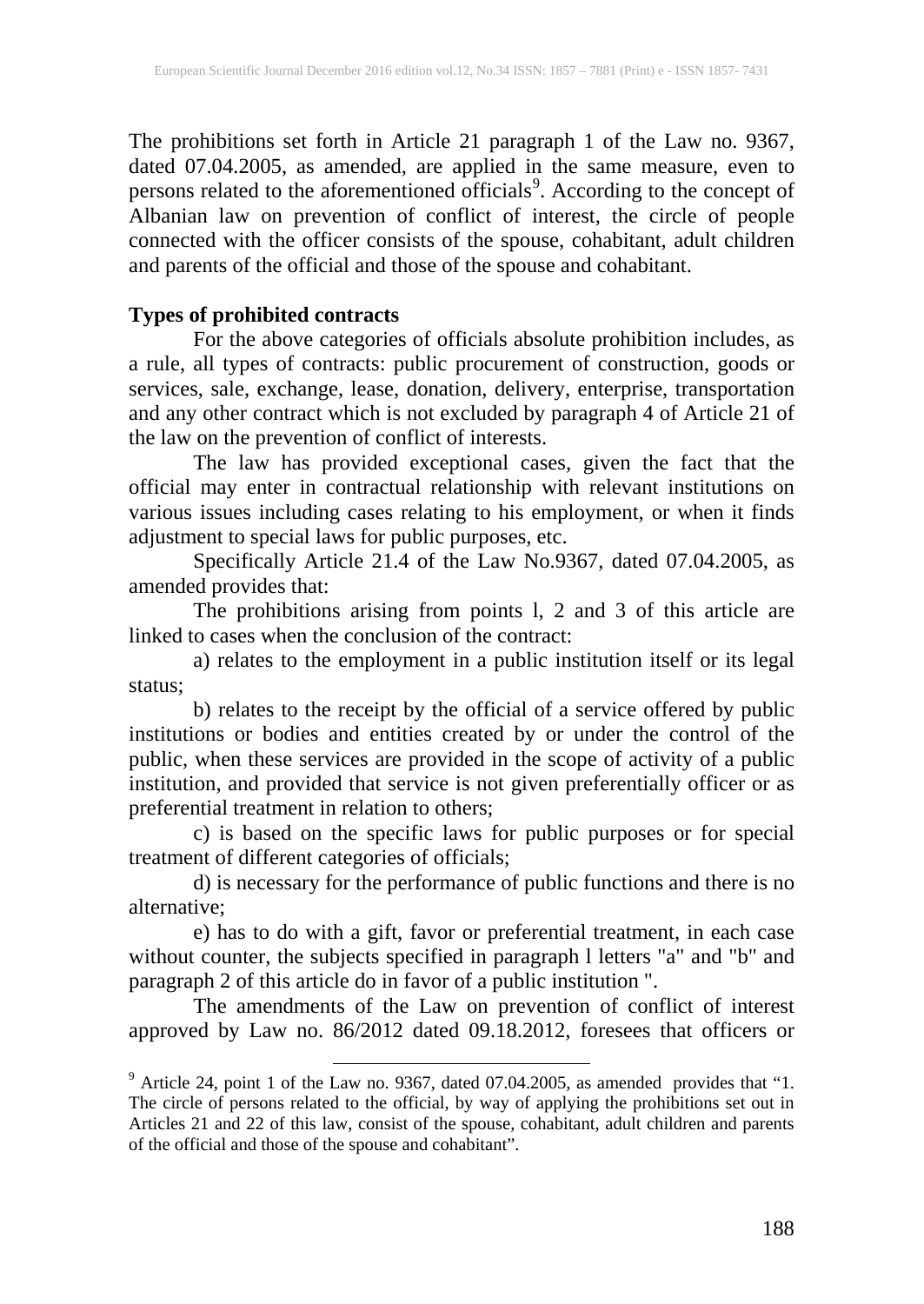persons related to him, are prohibited to benefit from public contracts even through subcontracting. This provision in the law<sup>[10](#page-6-0)</sup> aims to prevent cases of finding possible clauses to avoid the legal restrictions, removing thus the possibility of fictitious participation in public procurements or administrative contracts, which effectively were realized through subcontracting, by those people who could not enter into contracts because of the legal restrictions $11$ .

## **Limitations due to the role of the official's decision to enforce contracts**

Law on Conflict of Interest no.9367, dated 07.04.2005, as amended, **provides some other restrictions of the private interests of an official for preventing case by case conflicts of interests for particular instances.**

Article 21.3 of the Law on Conflict of Interest specifies that:

*"Notwithstanding the definitions in points 1 and 2 of this article, a contract may not be entered into force between the public institution and any public institution under this institution on the one side and a natural, civil or commercial natural person, or a legal person, or any other form of partnership on the other side, when the following conditions are met at the same time:*

*a) the official, that exercises his function in this public institution, has fundamental and definitive competence in the decision-making process in the evaluation of the offerors and the offers and the determination of the terms of the contract;*

*b) the official has private interests according to the definition of article 37 of the Code of Administrative Procedures and/or article 709 of the Civil Code or has an interest in the types of interests specified in points 1 and 2 of this article".*

In principle, any official in any position, even if that has an interest in the aforementioned type associated with a particular decision, leading to the signing of a contract with a public or party issuing a specific act, according law has only one option: "To declare private interests and to avoid, not taking part in decision-making. In contrary, contract or act that he produces will be null".

In the particular case that the officer involved in a specific decision has a private interest, as it is defined in Article 5 of the Law on Conflict of Interest (above), and does not declare that, regardless that they are known consequences, this constitutes an omission that is punishable

<span id="page-7-1"></span><span id="page-7-0"></span><sup>&</sup>lt;sup>10</sup> Article 21 point 1 of the law no.9367, dated 07.04.2005, as amended<br><sup>11</sup> Ballauri, F. "*Conflict of interest in the criminal offenses committed by public officials /Konflikti i interesave në veprat penale të kryera nga punonjësit shtetërore ose në shërbim publik* (Albanian version), Tirane 2015, p.158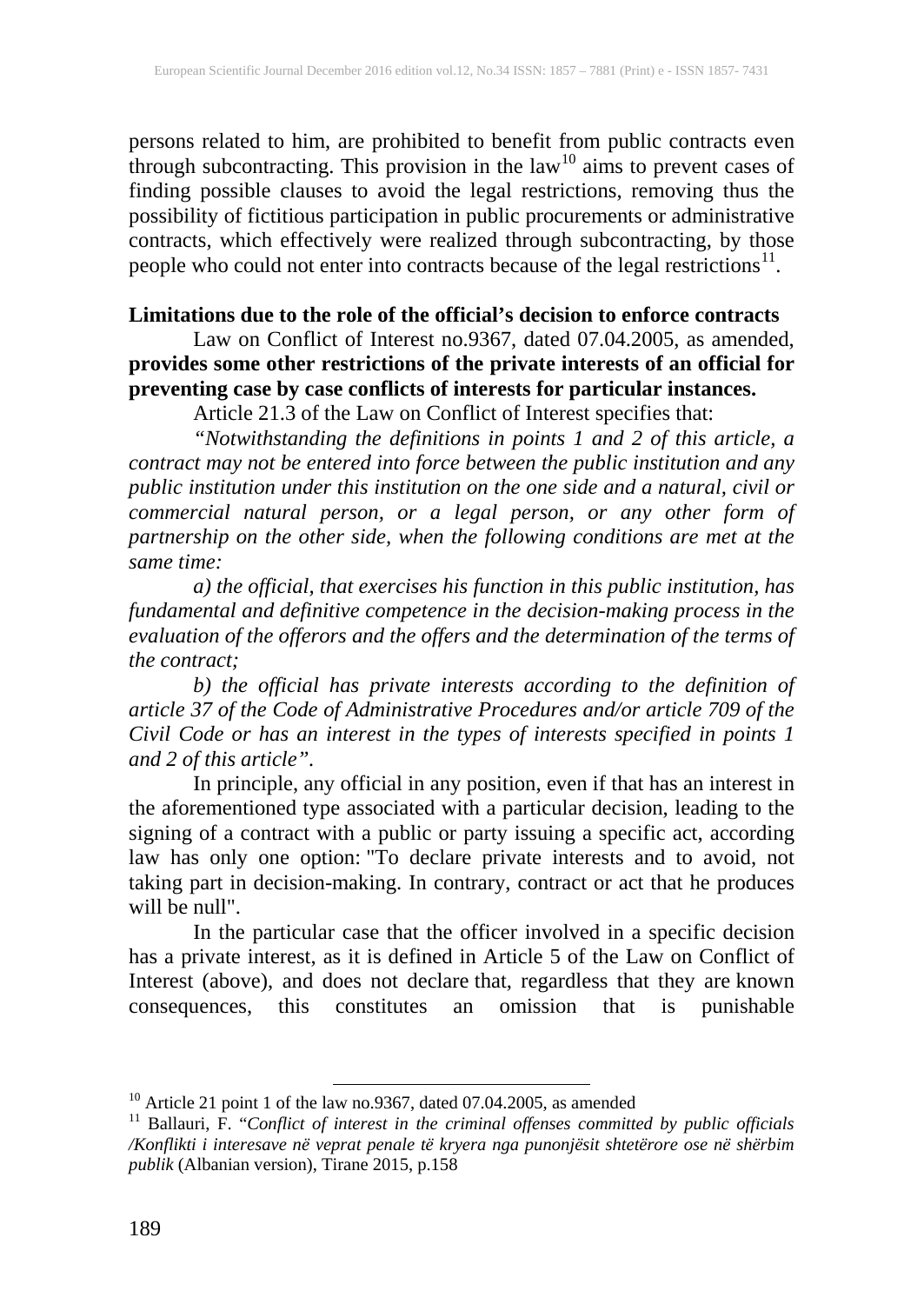administratively under the law by a fine $12$  and has legal consequences. The act will be announced or found invalid<sup>[13](#page-8-0)</sup> depending on the type and extent of the violation.

If this omission has produced some harmful consequences (for unfair material profits, damage the legitimate interests of the state, the citizens and other legal persons) and is related to other actions related to a stable causeeffect link, the elements to refer the case to the prosecutor office for further investigations are sufficient.

Thus, the identification of private interest, leading to the official's violation of the law, would be a major component to prove the existence of the crime of abuse or illegal profit interests. This is why article 40/1 of law on prevention of conflict of interest provides the responsibility of the institution to send the case to the prosecution office in the cases when the official has acted unfaithfully by consuming elements of a criminal offense.

#### **The consequences of acts or contracts on conflict of interest**

Law on prevention of conflict of interests, Chapter V, Article 40, provides that administrative contracts and acts of every public institution, and appealing against them, issued under the conditions of an actual or apparent conflict of interests are invalid according to the meaning of this term and the principles and procedures defined in the Code of Administrative Procedures. On the other hand, it is foreseen that any civil contract entered into force in violation of this Law, or in any other case, when it is related to the presence of an actual or apparent conflict interest, does not create any legal consequence $^{14}$  $^{14}$  $^{14}$ .

In cases where a conflict of interest constitutes an act or contract of absolute nullity, the request for its finding can be made at any time. The absolute invalidity of the act may be declared at any time, either ex officio or upon request of any interested person, by the public institution that has issued it, its superior organ, or the organ which is competent to review the administrative legal remedies and by the competent court for administrative issues, in accordance with the law. In case only a part of the act is absolutely invalid, and such part is so important that the public body would not have issued the act without it, the whole act shall be absolutely invalid<sup>[15](#page-8-2)</sup>. The effects of the repeal or revocation start and are regulated by the provisions of the Administrative Procedure Code.

<sup>&</sup>lt;sup>12</sup> Article 44 of the Law no.9367, dated 10.04.2005 "On the Prevention of Conflict of interest..", as ammended.

<span id="page-8-1"></span>

<span id="page-8-0"></span><sup>&</sup>lt;sup>13</sup> Depending on the type of violation if we are dealing with absolute or relative invalidity <sup>14</sup> Article 40, point 2, of the Law nr.9367, dated 7.4.2005 "On the Prevention of Conflict of interest.." as ammended.

<span id="page-8-2"></span> $15$  Article 110 of the Albanian Code of Administrative Procedure.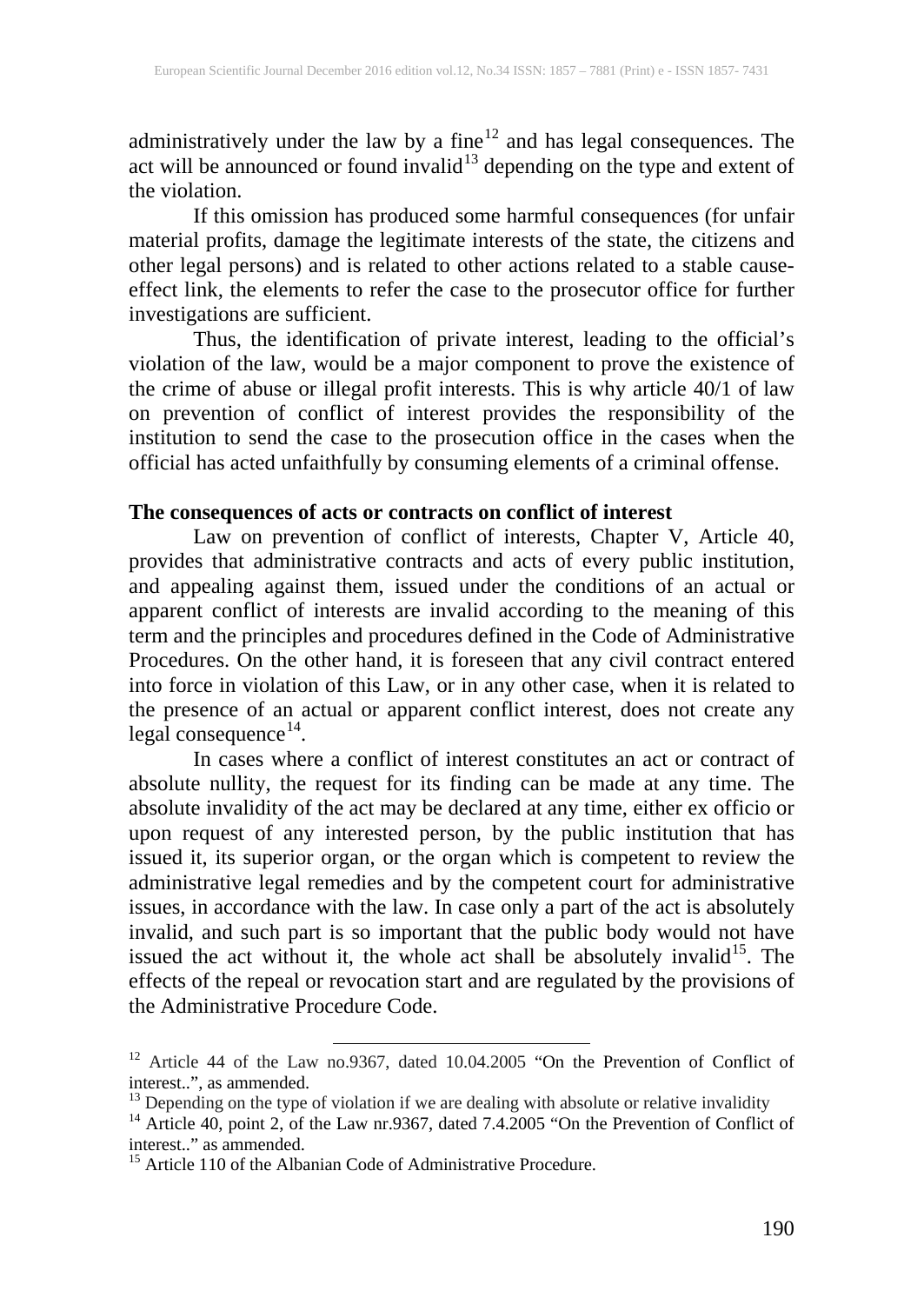The amendmends that are made to the Law 9367, dated 04.07.2005, with the law 44/2014, foresee several legal instruments to regulate the legal consequences obtained in a conflict of interest in cases where the responsible institutions does not provide solutions.

Article 44 of the Law 9367, dated 04.07.2005, as amended, specifically foresees that an infringement of obligations set out in this law, as long as it does not constitute a criminal offence, shall be an administrative infraction and shall be sentenced with a penalty that varies from 100.000 ALL to 300.000 ALL depending on the violation.

Fines and disciplinary measures taken against officials who commit a conflict of interest are only a part of the punishment and measures provided by law. The most important instrument that should be implemented as a form of punishment of violations, rests in the invalidation of an act under the condition of a conflict of interest, to the open trial process to such a case, to the possibility of retrospective and compensation the damage to the parties and passing the entire burden of damage, including moral damages that may be caused to a public institution, to the responsible official who has acted in terms of conflict of interest $^{16}$  $^{16}$  $^{16}$ .

Law on prevention of conflict of interest sanctions in its article no. 40/1/2 the obligation of public institutions, since their act becomes invalid due to conflict of interests, and should take disciplinary punishment procedures of officials acted in bad faith; shifting the burden of compensation for the damage inflicted to the official, asking the court to order compensation for moral damage caused by illegal actions of this official; as well as file criminal charges against the official, if the infringement committed by him is considered to constitute a criminal offence.

In case the public institution itself does not take the initiative under this point, the superior institution shall, in a hierarchical way based on their legal power, perform the obligations set out herein. In case of their omission, the actions provided in letter "a", point 2, shall be performed by the High Inspectorate **for the Declaration and Audit of Assets and Conflict of Interests** (HIDAACI), which shall, as appropriate, cooperate with the State Advocacy (Article 40/1/2).

The criminal offenses directly relates to violations in public procurement are enshrined by Article 258 of the Albanian Criminal Code which provides that:

"Breaching the equality of participants in public bids or auctions

<span id="page-9-0"></span><sup>16</sup> Ballauri, F. "*Conflict of interest in the criminal offenses committed by public officials /Konflikti i interesave në veprat penale të kryera nga punonjësit shtetërore ose në shërbim publik* (Albanian version), Tirane 2015, p.69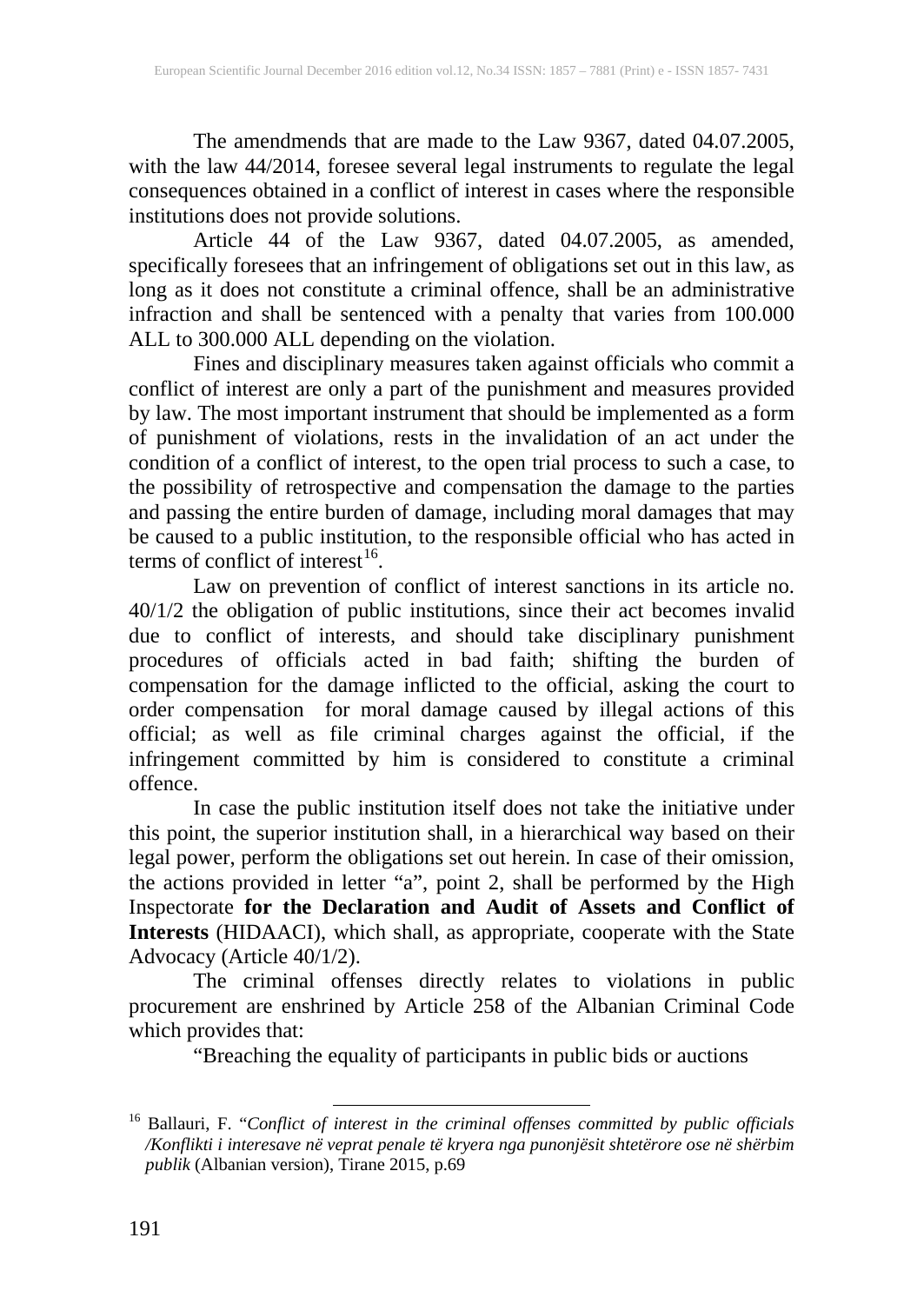*Committing actions in breach of the laws which regulate the freedom of participants and the equality of citizens in bids and public auctions, by a person holding state functions or public service in order to create illegal advantage or benefits for third parties, is punishable up to three years imprisonment".*

In the analysis of the inevitable connection that exists between conflict of interest and the criminal offenses in breaching the equality of participants in public bids or auctions or corruption offenses, is to mention a practical case in the Supreme Court.

The Supreme Court Decision no. 269 of 2012 has reversed the decision of the Court of Appeal that had decided the innocence of two defendants for the offense of violation of equality in tenders as provided in Article 258 of the Criminal Code. Criminal Chamber upheld the decision of the first instance court, which sentenced two officials, L.M in the position of the Mayor and the Chairman of the Procuring Entity and Gj.M in the position of Deputy Mayor and Chairman of the Evaluation Committee of procurement, bidding for the criminal act provided by article 258 of the Criminal Code.

In the decision the Supreme Court inter alia noted that the defendants by their illegal actions have favored a private entity in the tendering procedures of public funds to the detriment of other subjects participating in the tender conducted on 27.03.2008. Criminal Chamber of the Supreme Court concluded that "the Bid Evaluation Committee has not been investigated in connection with the conflict of interest of the candidates".

In this case the position of the operator's legal representatives, who held the function at the same time as the member of the Municipal Council, constitute a legal reason for disqualification of the company he represented, pursuant to Law no. 9643, dated 20.11.2006 "On Public Procurement", as amended, and Law no.9367, dated 7.4.2005 "On the prevention of conflicts of interest .." as amended. This conflict of interest untreated and unsolved on time (before the beginning the procurement procedures) has lead the possibility of the consumption of the offense of breaching the equality of participants in public bids or auctions.

Despite the risk of conflict of interest in public procurement and managing administrative contracts there are no data recorded on cases identified or avoided of conflict of interest in this field. If we refer to the annual reports of the Public Procurement Agency<sup>[17](#page-9-0)</sup>, where are provided general statistical data for public procurement that have been completed or

<sup>&</sup>lt;sup>17</sup> The Annual Reports of Public Procurement Agency are public on the web page www.app.gov.al .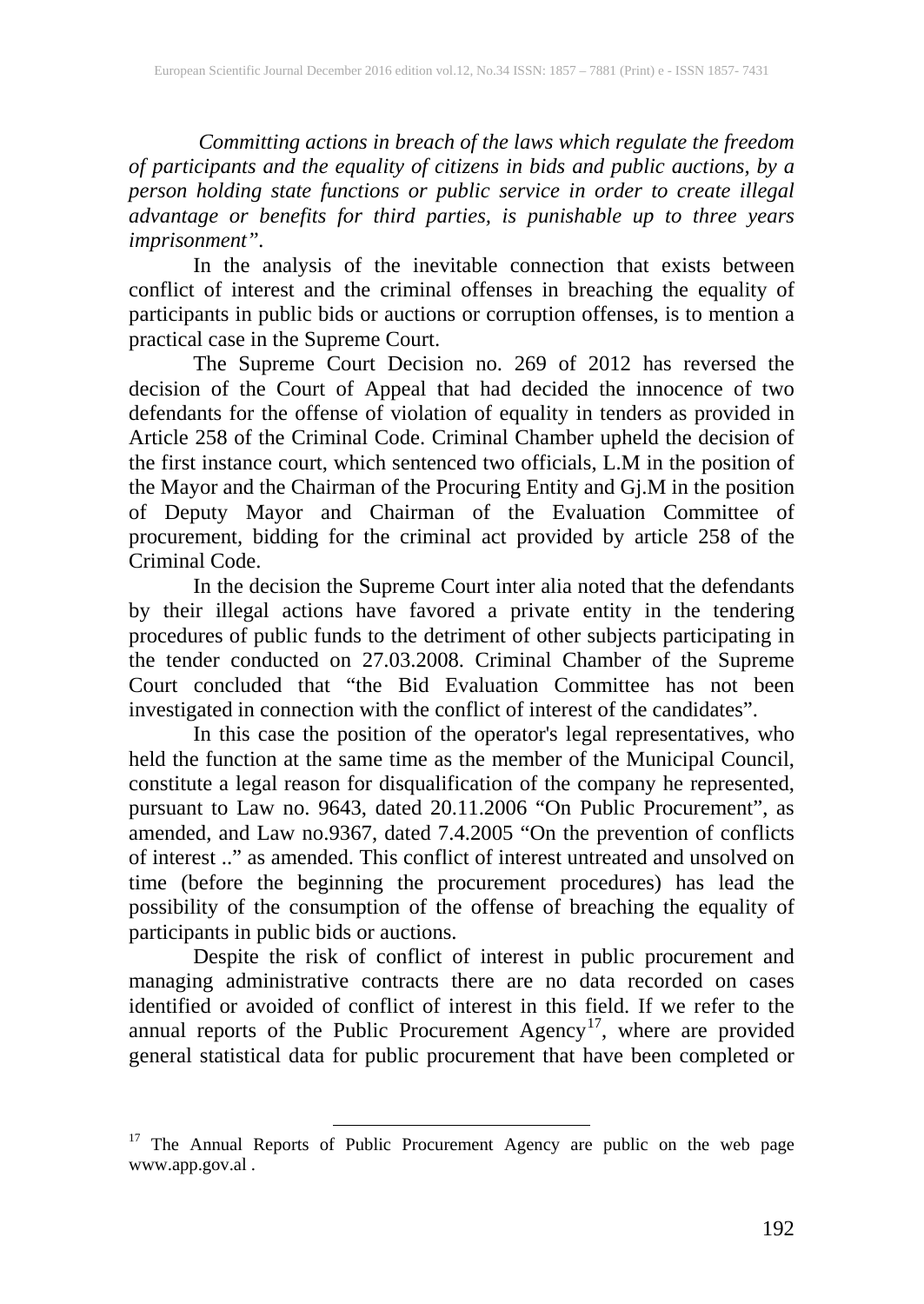cancelled, there are no specific data about the reason for the cancelation, if the cancellation was because of conflict of interest or other causes.

#### **Conclusion**

Law on prevention of conflict of interests provides special restrictions and prohibitions on the private interests for officials exercising public functions, depending on their functions, responsibilities and competencies in public decision-making. These prohibitions - in a certain category - are extended even to persons connected to the official (husband/wife, cohabitant/wife, adult children, parents of the official and his/her spouse). In principle, the law obliges officials not to participate in those decisions, when they or their family members have any interest directly or indirectly.

In addition, this law in its Articles 21-24 provides some prohibitions and restrictions on officials to enter into contract with a public institution, prohibitions on providing income due to the special function, as well as bans on receiving gifts, favors and preferential treatments. These restrictions are intended primarily to protect the interests of citizens from any influence of public officials who, in view of their interests or their relatives, in an administrative process, may harm the interests of the state, citizens or legal persons.

While emphasizing that a situation of conflict of interest can be potentially associated with a criminal offense of corruption, abuse of power, violation of equality in public bids or unlawful profit of interests, it is legitimized that, in the framework of prevention, by law, several specific restrictions on private interests of the public officials are provided.

# **References:**

- 1. OECD Guidelines for the management of conflicts of interest in public service, June 2003.
- 2. Bruno W. Speck, *Conflict of Interest: Concepts, Rules and Practices regarding Legislators in Latin America, The Latin Americanist*, Volume 49, Issue 2, 2008.
- 3. Ballauri, F. "*Conflict of interest in the criminal offenses committed by public officials / Konflikti i interesave në veprat penale të kryera nga punonjësit shtetërore ose në shërbim publik* (Albanian version), Tirane 2015, http://www.doktoratura.unitir.edu.al/tag/doktoraturafjorida-ballauri-kallco.
- 4. The Albanian Code of Administrative Procedure, adopted by Law No. 44/2015.
- 5. The Criminal Code of the Republic of Albania.
- 6. The Civil Code of the Republic of Albania.